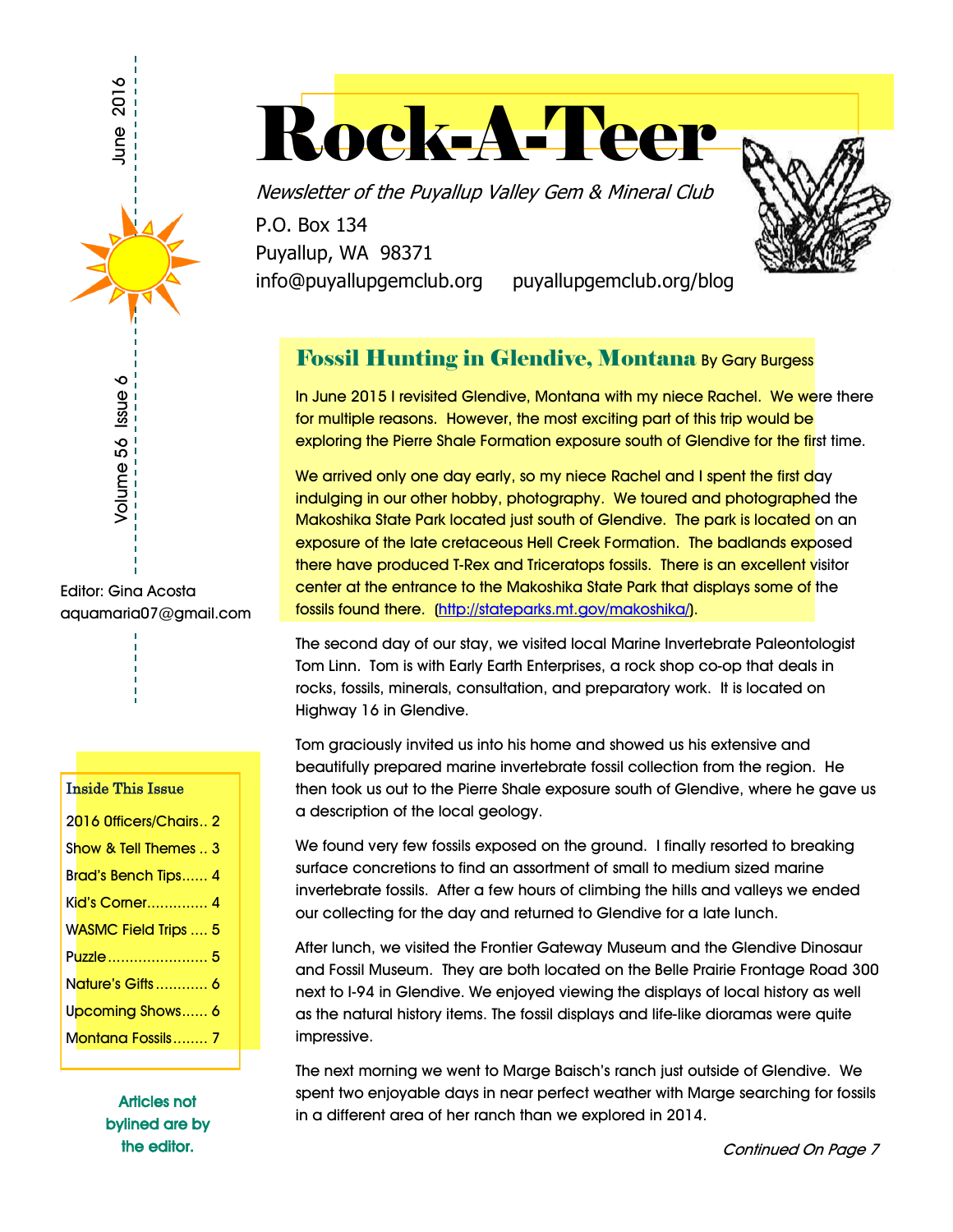



## 2016 Elected Officers

| Title                       | Name                | Phone          | E-mail                      |
|-----------------------------|---------------------|----------------|-----------------------------|
| President:                  | Jim Christian       | (253) 720-9502 | jimchrisian 205@hotmail.com |
| <b>Vice President</b>       | Glen Ripper         | (253) 508-7545 | glen311944@yahoo.com        |
| Secretary:                  | Karen Lebeter       | (253) 983-9093 | klebeter@msn.com            |
| Treasurer:                  | Larry Hoffman       | (253) 922-9182 | Ihhoffman1@comcast.net      |
| <b>Federation Director:</b> | John Huber          | (253) 582-8682 | craftyhubers@comcast.net    |
| 1 year Director:            | Janet Nix           | (253) 820-1405 | jannix@live.com             |
| 2 year Director:            | Alvin Wible         | (253) 720-2946 | alvin.wible2@gmail.com      |
| 3 Year Director:            | vacant              |                |                             |
| 1 year Trustee:             | <b>Mike Siperek</b> | (253) 531-7294 | yankees diesel@comcast.net  |
| 2 year Trustee:             | Tony Johnson        | (253) 863-9238 |                             |
| 3 year Trustee:             | vacant              |                |                             |

## 2016 Committee Chairs

| Title                                | Name                               | Phone              | E-mail                      |
|--------------------------------------|------------------------------------|--------------------|-----------------------------|
| Clubhouse Coordinator: Jim Christian |                                    | (253) 720-9502     | jimchrisian 205@hotmail.com |
| Club Show:                           | Nancy LeMay                        | (253) 985-5784     |                             |
| Editor:                              | Gina Acosta                        | (253) 750-4421     | aquamaria07@gmail.com       |
| <b>Field Trips:</b>                  | Tony Johnson                       | (253) 863-9238     |                             |
| Library:                             | <b>Brett Lawrence</b>              | (253) 584-1319     | bandslawrence@comcast.net   |
| Membership:                          | Larry Hoffman                      | (253) 922-9182     | Ihhoffman 1@comcast.net     |
| Newsletter:                          | <b>Brett &amp; Sherry Lawrence</b> | $(253) 584 - 1319$ | bandslawrence@comcast.net   |
| <b>WA State Fair:</b>                | Alvin Wible                        | (253) 720-2946     | alvin.wible2@gmail.com      |

## Rock Sale

June 16-19, 2016 11am - 4pm daily During the Prineville Pow Wow

Agates, Jaspers, Petrified Wood, Etc. Rough and Slabs Some bucket sales 4-5 tons of rock New material daily 3 Arizona wood round sections Also cabs and wire wrapped jewelry

Juniper Canyon Storage East 2521 NE 3rd Street (Highway 26) Unit #5 Prineville, OR

East on Hwy 26, past Bi-Mart and Ford. Park outside fence and walk in from gate between fence and building.

No Early Sales Watch for signs Steve and Edna Nelson (503) 397-5284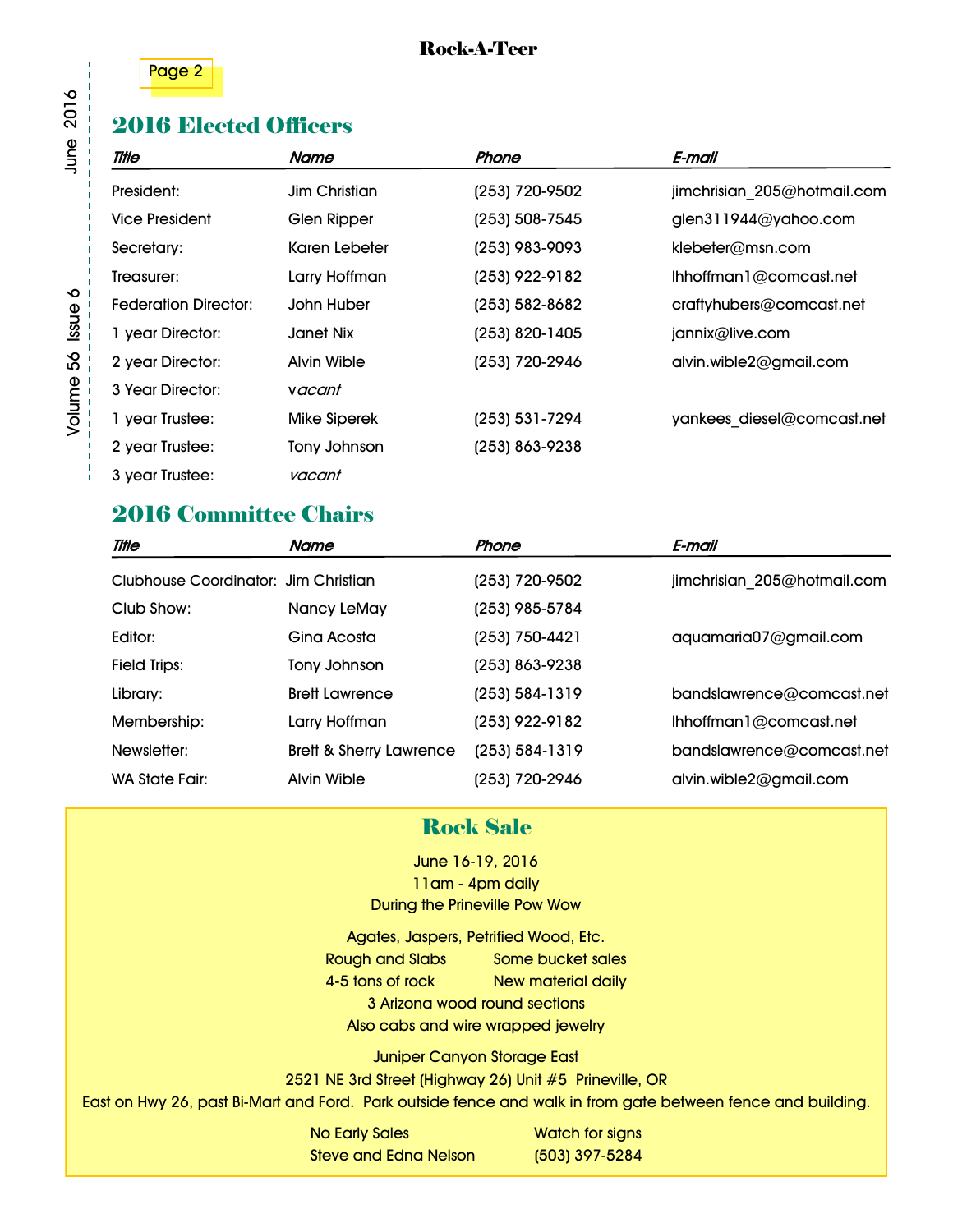

# Show & Tell Themes and Program Nights

| <b>Show &amp; Tell Themes and Program Nights</b> |                                                                                                                                                                                                                                                            |     |           |  |  |  |
|--------------------------------------------------|------------------------------------------------------------------------------------------------------------------------------------------------------------------------------------------------------------------------------------------------------------|-----|-----------|--|--|--|
| <b>Date</b>                                      | Show & Tell Theme<br><b>Program Meeting</b>                                                                                                                                                                                                                |     |           |  |  |  |
| June 10 <sup>th</sup>                            | Club Show Purchases and Finds                                                                                                                                                                                                                              |     | 2016      |  |  |  |
| June 24 <sup>th</sup>                            | Lace Agates                                                                                                                                                                                                                                                | TBD |           |  |  |  |
| July 8 <sup>th</sup>                             | Red, White, and/or Blue Rocks                                                                                                                                                                                                                              |     |           |  |  |  |
| July 22 <sup>nd</sup>                            | <b>Carnelian Agate</b>                                                                                                                                                                                                                                     | TBD | Volume    |  |  |  |
|                                                  | <b>Puyallup Valley Gem &amp; Mineral Club</b>                                                                                                                                                                                                              |     | o<br>O    |  |  |  |
|                                                  | The Rock-A-Teer, our club bulletin, along with our club activities are dedicated to<br>the encouragement of friendliness, good fellowship, and to inform the members of<br>earth sciences. Please visit our web sites for more information about our club. |     | enss<br>ᡐ |  |  |  |

## Puyallup Valley Gem & Mineral Club

The Rock-A-Teer, our club bulletin, along with our club activities are dedicated to the encouragement of friendliness, good fellowship, and to inform the members of earth sciences. Please visit our web sites for more information about our club:

http://puyallupgemclub.org/ (static for visitors), or http://puyallupgemclub.org/blog

Meetings are the second (2nd) and fourth (4th) Friday of each month except:

 August (Potluck Picnic 2nd Meeting). December (Holiday Dinner 1st Meeting, 2nd Meeting cancelled). Time: 7:30 PM, except for Potluck nights (times to be announced)

Where: Fruitland Grange (112th & 86th Puyallup, WA) unless stated otherwise.

Board Meetings are held on the Tuesday prior to the 1st meeting of the month. Maps to the clubhouse are available at the Business and Program Meetings.

Dues are \$20.00 for a single membership and \$25.00 for a family membership.



The Puyallup Valley Gem & Mineral Club is a member of the Northwest Federation of Mineralogical Societies and the Washington State Mineral Council and affiliated with the American Federation of Mineralogical Societies. http://www.amfed.org/nfms



#### **WELCOME NEW MEMBERS AND GUESTS**

**Be sure to explore John Huber's Rock Garden in Lakewood. Lapidary quality material now FIFTY CENTS per pound. You pick. Call John at [\(253\) 582-8682](tel:253-582-8682) for more information.**



Amber, Jewelry, Beads, Findings, Gemstones, Slabs, Rough Material, Fossils, and Aussie items.

 **Mike & LaVon Siperek 4203 East 99th St. Tacoma, WA 98446 (253) 531-7294 yankees\_diesel@comcast.net**



 $\overline{56}$ 

June Birthdays Susie Diedrich (1st) Judy Line  $(5<sup>th</sup>)$ Jennifer Barnstien (9th) Dennis Linville (10<sup>th</sup>) Doris Russell (15<sup>th</sup>) June Hallin (27th) Margaret Johnson (28<sup>th</sup>) Robin McDonald (28<sup>th</sup>) Glenn Rodrick (28<sup>th</sup>)

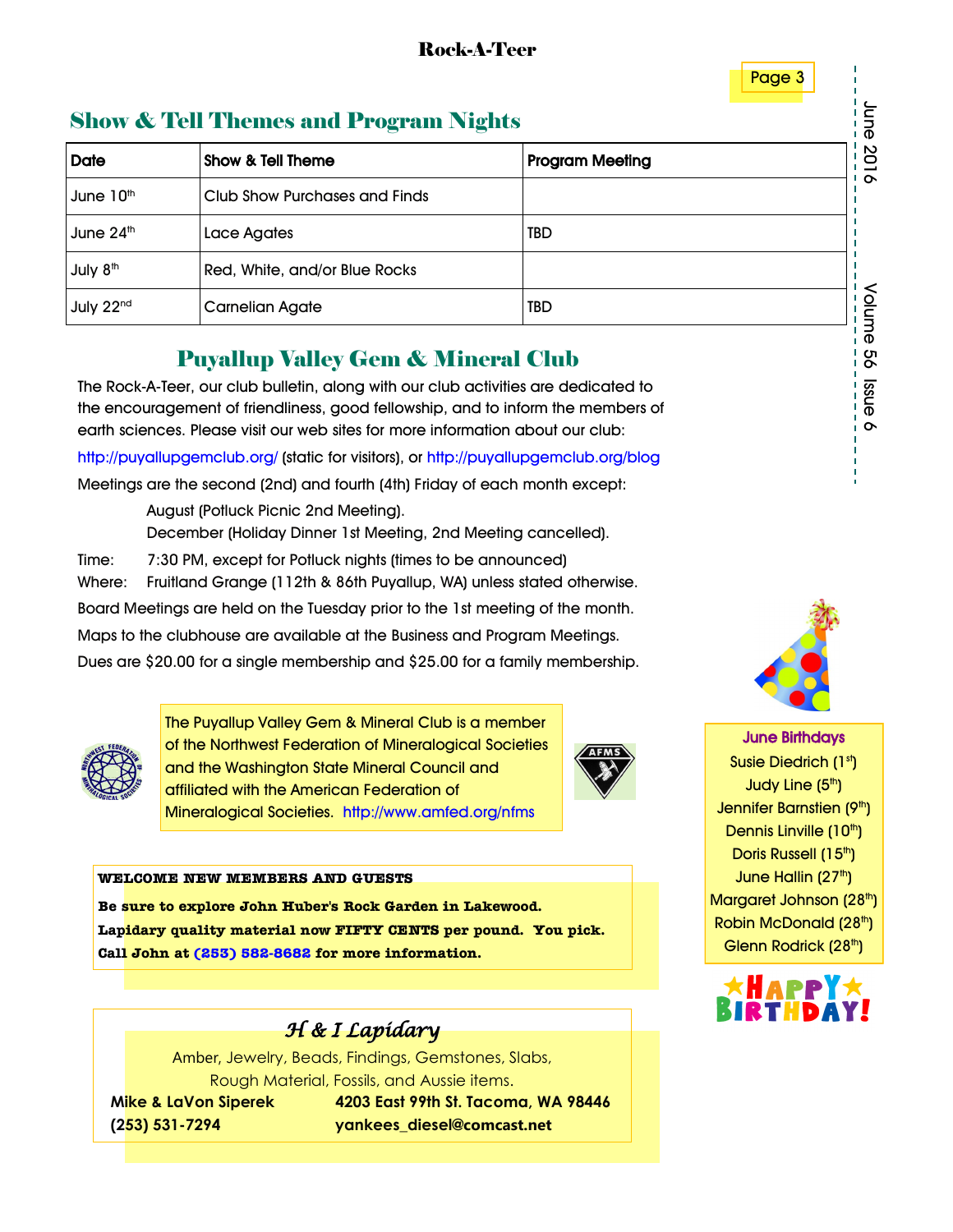Page 4

#### **Brad's Bench Tips By Brad Smith**

#### LITTLE THINGS CAN BITE

Most jewelers treat motorized equipment with caution. We've all heard stories about workpieces coming loose in the drill press or about getting long hair or clothing caught in the polishing machine. It stands to reason that a machine with a motor of a half horsepower or so is going to win out over its operator. We all know that, and I'm not going to harp on it. That's not the point of this story.

I want to talk about the smaller motor powered machines we often use, the ones with little 3 inch diameter motors. For instance, these small motors are used in flexshafts and micro buffers. They"re so small that many of us forget caution when using them. I'm guilty of it myself sometimes, and believe me it can get you in trouble. Here's what happened to two people I know.

One friend had a polishing bur bend in the handpiece and then whack the thumb that was holding the workpiece so badly that it seemed the bone might be broken. The swelling was substantial, and it took several weeks to regain normal use. A small underpowered motor? I don't think so.

Another friend was using one of the small buffing machines, the kind you can stop when you apply too much pressure to the wheel. Not to worry about such an underpowered beast you say. Wrong, it literally jumped up and bit the hand that feeds it!

Get all 101 of Brad's tips in "Bench Tips for Jewelry Making" and his newest publication, "Broom Casting for Creative Jewelry" on Amazon.

Buffer was set on a low table to do a quick polish, so was not mounted or clamped. A buff was installed on the right spindle, no buff on the left. Friend was wearing a tight-fitting, long -sleeved sweater. While buffing on the right wheel, the left tapered spindle caught a thread on the friend's left sleeve and started grabbing more and more threads and sleeve.

Rather than pulling the arm into the machine, the light buffer quickly lifted off the table and started climbing up the underside of the friends arm. There was no way to get a hand of the on/off switch because the unit was spinning wildly and battering my friend like a club wielded by a mad man. Only when my friend could grab the gyrating power cord and yank it from the wall did the mayhem stop.

So when you're in the shop, please think safety. Don't take even those little motors for granted.

#### QUICK CLOSE-UPS

Often when trying to get a close-up photo with your iPhone or Android, you end up with a fuzzy, out-of-focus image. Next time try using your loupe over the camera lens. It works quickly and easily.



#### Kid's Corner By Diana Acosta

At our meeting we were studying crystals and geodes, and boy did we have fun! Jim Christian and Brenda Poling showed the kids how to cut small geodes and how to be safe around the saws. Then each child washed their geodes and inspected them with magnifying glasses before we assembled our projects. Before ending our meeting, Dave & Amy called all the kids outside and had them choose a large geode and cracked them open. They were absolutely beautiful! Membership badges were given to all of our "Pebble Pups" and they enjoyed sugar crystal candy, cookies and juice. Thanks to all the volunteers, we couldn't do it without you!

Our next meeting will be June 17th @ 7:00 at the Club House. We will be making mineral collections with the kids.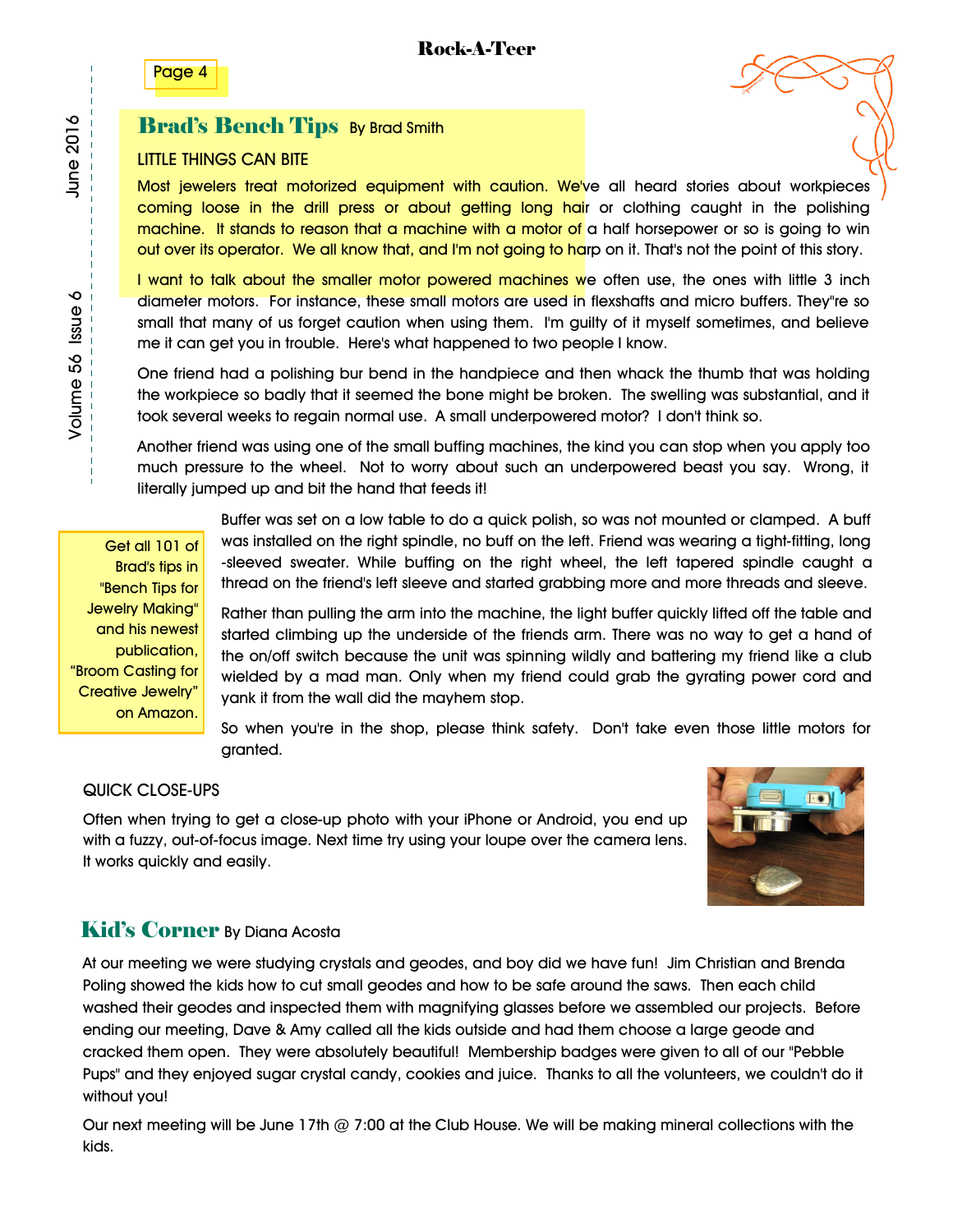#### WA State Mineral Council Field trips As Copied from The Council Reporter

| <b>Date</b>                | Host        | <b>Site</b>                  | <b>Meeting Time &amp; Place</b> | <b>Material</b>                         | <b>Tools</b>    |
|----------------------------|-------------|------------------------------|---------------------------------|-----------------------------------------|-----------------|
| June 10, 11,<br>12, 13, 14 | Spokane     | <b>Succor Creek</b><br>& McD | Contact host for<br>information | Thunder Eggs,<br>Agate                  | Dig & Hard Rock |
| June 18                    | Darrington  | FR 17 & 18                   | 9 AM @ Darrington IGA           | Jade, Hematite,<br>Serpentine           | Dig Tools       |
| June 23, 24,<br>25, 26     | <b>NWOS</b> | Madras, OR                   | 8 AM @ County Fair<br>Grounds   | Agate, T-Eggs,<br><b>Petrified Wood</b> | Dig & Hard Rock |
| July 16                    | <b>POW</b>  | Sweetwater                   | 10AM @ Darrington Show          | <b>Travertine</b>                       | Dig & Hard Rock |

Washington State Mineral Council guided field trips are open to member clubs and the general public. Most trips are free. For general updated information, go to: mineralcouncil.wordpress.com or contact Ed Lehman at wsmced@hotmail.com or Home: (425) 334-6282, Cell: (425) 760-2786. Ed is the current contact for POW and the Darrington Rock Club. The Spokane Rock Rollers contact is Mike Shaw at mikeshawmoose@yahoo.com or (509) 244-8542. Tony Johnson, (253) 863-9238, is the contact for the Northwest Opal Society (NWOS).

#### California's Highest II By Brett Lawrence

| Κ           | Ε             | E       | L       | Ε            | R       | N       | Ε       | Ε             | D           | L | Ε             | F           | L           | $\mathbb R$ | $\mathcal{C}$ | Ε             |
|-------------|---------------|---------|---------|--------------|---------|---------|---------|---------------|-------------|---|---------------|-------------|-------------|-------------|---------------|---------------|
| М           | R             | J       | $\circ$ | Α            | D       | Α       | V       | Ε             | N           | Α | R             | R           | E           | I           | S             | L             |
| $\mathbb R$ | I             | G       | U       | Ε            | М       | Τ       | Ε       | $\mathbb R$   | T           | Υ | I             | D           | $\mathsf C$ | N           | V             | $\mathsf{C}$  |
| $\rm N$     | $\mathcal{C}$ | S       | D       | $\rm N$      | $\circ$ | Ε       | T       | B             | L           | D | Κ             | R           | $\circ$     | Α           | H             | Α             |
| Ε           | C             | $\rm S$ | E       | B            | C       | L       | N       | Α             | Ι           | Α | Υ             | К           | $\rm N$     | J           | $\mathbb R$   | Ν             |
| Υ           | S             | E       | B       | R            | D       | Τ       | Τ       | $\mathcal{C}$ | W           | R | S             | Ε           | Т           | $\circ$     | Ε             | N             |
| T           | $\circ$       | Α       | L       | V            | Υ       | $\rm S$ | I       | E             | N           | V | $\mathcal{C}$ | L           | Ε           | $\mathbb R$ | N             | I             |
| L           | N             | F       | U       | B            | Α       | Η       | Α       | $\circ$       | $\mathbb D$ | Q | $\mathsf{C}$  | Η           | N           | T           | $\circ$       | Ρ             |
| $\bigcirc$  | Ι             | F       | N       | Η            | Α       | Η       | Ι       | L             | N           | R | Ρ             | G           | Η           | N           | S             | Υ             |
| B           | W             | I       | S       | Ρ            | Α       | Τ       | L       | L             | Ε           | L | $\circ$       | U           | R           | Α           | Ρ             | R             |
| R           | R             | М       | E       | $\, {\bf P}$ | R       | Ε       | Α       | Ε             | L           | D | Ν             | F           | E           | L           | М             | Ε             |
| Ε           | Α             | R       | U       | $\circ$      | U       | Κ       | W       | Α             | D           | D | О             | Α           | N           | Α           | О             | V             |
| $\mathbb D$ | D             | Α       | J       | I            | Κ       | Υ       | D       | Α             | Ε           | U | C             | L           | S           | Α           | Η             | $\circ$       |
| N           | G             | Α       | T       | $\mathsf C$  | $\,$ R  | N       | R       | R             | К           | T | Α             | B           | Ε           | $\rm H$     | Τ             | $\mathcal{C}$ |
| U           | Ν             | Α       | W       | Α            | Υ       | D       | Α       | Ν             | Α           | R | O             | $\mathsf C$ | R           | $\circ$     | С             | S             |
| Η           | W             | Η       | I       | Τ            | Ε       | М       | $\circ$ | U             | N           | Τ | Α             | I           | N           | Ε           | N             | I             |
| T           | $\circ$       | R       | T       | $\rm N$      | Ε       | М       | T       | N             | I           | O | P             | P           | Α           | S           | $\mathbbm{I}$ | D             |

| ABBOT              | MUIR           |  |  |  |  |
|--------------------|----------------|--|--|--|--|
| <b>BIRCH</b>       | RED KAWEAH     |  |  |  |  |
| CORCORAN           | SHASTA         |  |  |  |  |
| DARWIN             | SIERRA NEVADA  |  |  |  |  |
| DISAPPOINTMENT     | STANFORD       |  |  |  |  |
| DISCOVERY PINNACLE | TABLE          |  |  |  |  |
| ERICCSON           | THOMPSON       |  |  |  |  |
| GODDARD            | THUNDER        |  |  |  |  |
| JUNCTION           | THUNDERBOLT    |  |  |  |  |
| KAWEAH             | TROJAN         |  |  |  |  |
| KEELER NEEDLE      | TYNDALL        |  |  |  |  |
| LE CONTE           | WHITE MOUNTAIN |  |  |  |  |
| MISERY HILL        |                |  |  |  |  |

juh June 2016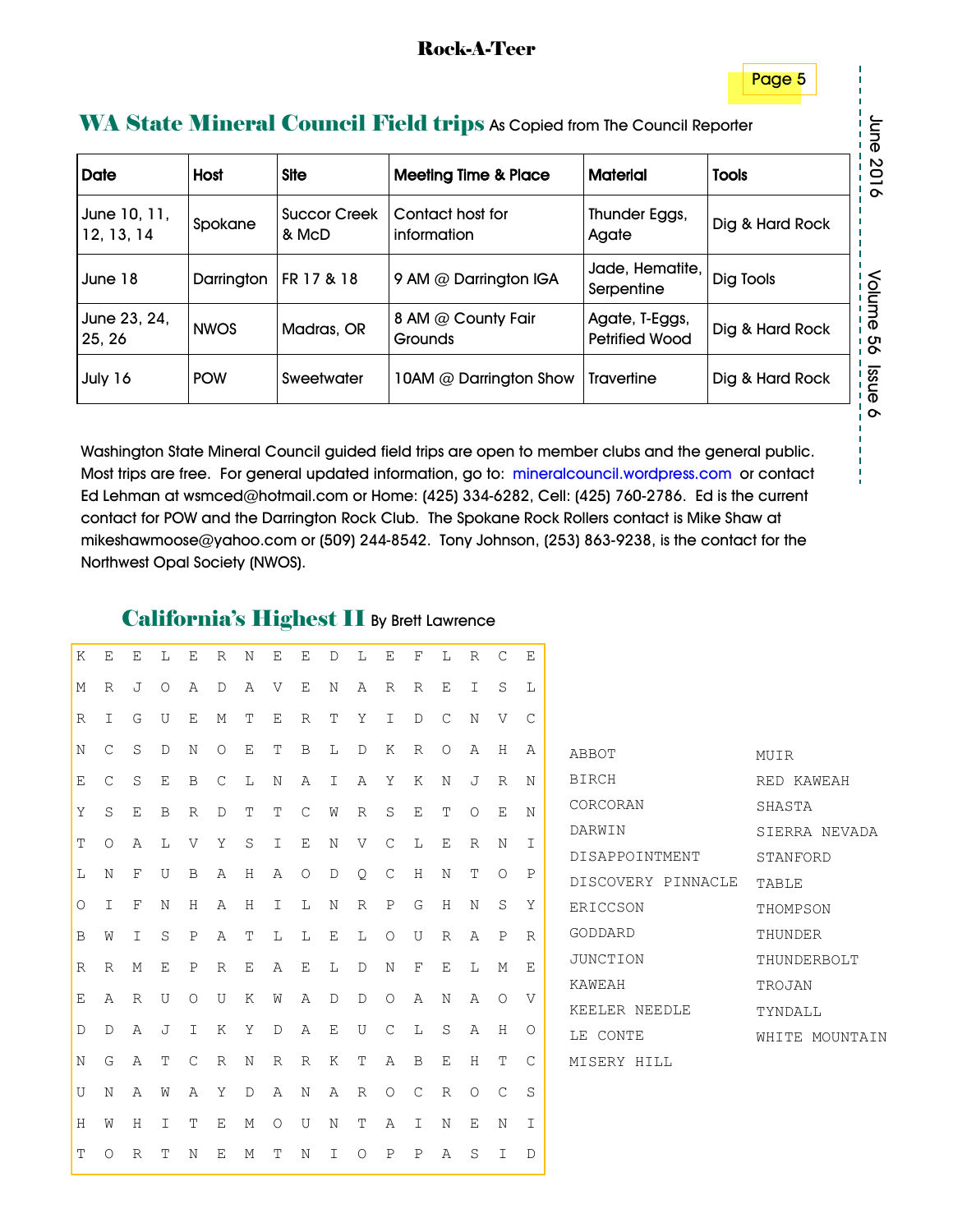

#### Gifts From Mother Nature By Nancy LeMay

I was inspired to write this story, so here goes…

This is a story regarding the rock collection of Carolynn Rothwell and Brian Hargrove and the gift that it turned out to be. Mother Nature exposed the stones for Carolynn and Brian. They collected and stored them. They made beautiful jewelry with them. They shared stories of their adventures and lives with those fortunate enough to hear them.

We should appreciate the gifts that come to us.

It saddens me when people have a need to vilify and point fingers at others that they perceive as wrong doers. These people need to look back at themselves. They need to speak the same words while facing a mirror and see the face they are reflecting. Is it love, kindness, gratitude? Is it how they want others to see and remember them by? I doubt it. The scratching and clawing and one-up-manship will only bloody their own fingers. The more this hatred is allowed to bubble up the deeper they will plummet into a sad abyss.

There is hope! We can dig inside to uncover the layers of pain, betrayal, loss and abandonment. Dig through all of it to the light. It's still there. We were born with it. Take the microscope we look at others with and turn it towards our hearts. See that! Do you see it? There is a light. Your piece of what some call God. We were born with this light. It's our connection to the sweet spirit we were born with. Look at that! The more you see and recognize it; you will see it is LOVE. Can you find or collect anything greater than love?

My experience and intention for the rock collection was to share it. From day one of collecting to the last light of the last day everyone found a special treasure. I saw that for myself and appreciated the opportunity to make someone's day.

Recently I visited the home of Carolynn and Brian again to see what was left. The yards are clean and free of trash and accumulated stuff. The rocks are mostly gone and the home is free of the weight of that collection. Free of the years of good intentions that got away from the collectors. The home is ready for another family. I'm hoping there will be a small child playing in that back yard someday that will find another treasure, and another and another…

Be grateful for what you have. Find peace. Find the love in your heart, it's there! It's the only treasure we will take with us when we leave this life.

Thank you Carolynn and Brian for the wonderful gifts you left behind for us. They are beautiful!

## Upcoming Shows As Coped from the NFMS Newsletter

| June 3, 4, 5<br>Fri, Sat, Sun: 10-5              | <b>Puyallup Valley Gem</b><br>& Mineral Club | <b>Swiss Park</b><br>9205 198th Avenue East<br><b>Bonney Lake, WA</b>         | Nancy LeMay (253) 985-5784<br>bees2knees@att.net<br>info@puyallupgemclub.org |
|--------------------------------------------------|----------------------------------------------|-------------------------------------------------------------------------------|------------------------------------------------------------------------------|
| <b>June 4 &amp; 5</b><br> Sat: 9-5<br>lSun: 10-4 | North Idaho<br><b>Mineral Club</b>           | Kootenai County Fairgrounds<br>4056 North Government Way<br>Coeur d'Alene, ID | Dean Hutchinson (208) 686-9156<br>PO Box 1643 Hayden, ID 83835               |
| June 11 & 12<br>Sat & Sun: 10-5                  | <b>Butte Mineral and</b><br>Gem Club         | <b>Butte Civic Center Annex</b><br>1340 Harrison Avenue<br><b>Butte, MT</b>   | Pete Knudsen (406) 496-4395<br>PO Box 4492 Butte, MT 59702                   |
| June 25 & 26<br>Sat: 10-6<br>Sun: 10-4           | Oregon Coast<br><b>Agate Club</b>            | National Guard Armory<br>541 SW Coast Hwy 101<br>Newport, OR 97365            | George Mazeika (541) 991-0311<br>georgemaze58@gmail.com                      |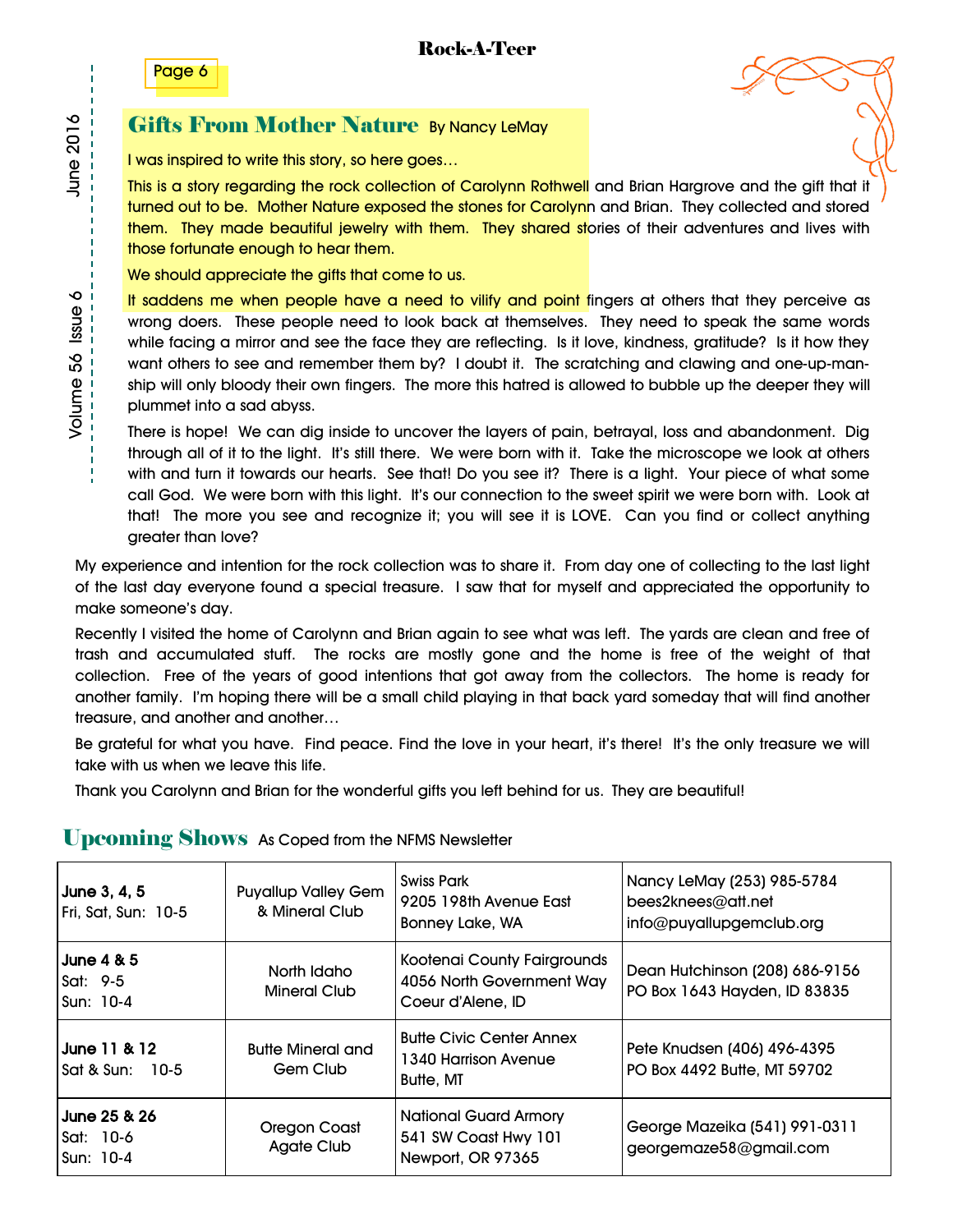#### Rock-A-Teer

#### Page 7

## Fossil Hunting in Glendive, Montana By Gary Burgess Continued From Page 1

We collected a few fossils and then Marge took us into an area littered with agatized wood. We easily collected our quota of petrified wood while we were there. After each day of collecting, we had the great pleasure of visiting with Marge at her home, viewing her fossils and minerals, and discussing the subject of fossils. The website for her ranch is http://dailydinosaurdigs.com/ .

The next day started with intermittent heavy rain showers. This eliminated the possibility of collecting fossils, so we stayed in town. We spent the morning collecting agates on a sandbar of the Yellowstone River east of Glendive.

The next morning was our last in Glendive, so we returned to the Pierre Shale site for a few hours of final collecting. We found a few more specimens, then called it a day and returned to the hotel to pack up.

The Pierre Shale Formation (formerly called the Fort Pierre Group) existed from 69 to 82 million years ago. The Pierre Shale formed in the Western Interior Pierre Seaway of North America (Larson, Neal L. et-al, 1997). The Pierre Shale Formation consists of nine stratigraphic layers (Boerngen, et-al, 1980).

The area southeast of Glendive is geologically known as the Cedar Creek Anticline. The Cedar Creek Anticline is an oil producing anticline from the Paleozoic period.

According to the article; History of the Cedar Creek Anticline, Southeast Montana (Davis, John, 2013), "Oil was discovered on the Cedar Creek Anticline in the Gas City Oil Field in 1951. Thirteen fields on the anticline have produced over a half billion barrels of oil from about 2,700 wells. The Cedar Creek Anticline is a collection of structural traps, inter-connected by various faulting styles, including some subsets of fracture pattern overprinting. Located in southeast Montana, the anticline stretches 115 miles southeast from Glendive, Montana to Buffalo, South Dakota."

\*See next month's issue for the last bit of Gary's article and all his amazing photographs that were meant to be dispersed throughout this article. Apologies to you Gary, for your photos being out of place.\*

## To Those Who Made May's Field Trip Possible

Tony Johnson wished me to send out a huge "THANK YOU!" to Dick Diedrich, Peggy Johnson, and Chris Morrison. I do believe that same huge thank-you needs also to be extended to Tony himself. All of these amazing people made May's field trip possible. Tony knows that every year trees and brush need to be cleared after winter from the forest road to access the Greenwater location that was May's field trip destination, only this year it was apparently really bad. So before any of us could head out for collecting fun, Tony, Dick, Peggy, and Chris painstakingly cleared the road for us to be able to access the location without an issue come field trip day. Thank you for all your hard work!

| <b>MT. BAKER ROCK &amp; GEM CLUB</b><br>PRESENTS<br>"ROCKHOUND RECYCLING RENDEZVOUS" |                                                                                                                       |  |  |  |  |  |  |
|--------------------------------------------------------------------------------------|-----------------------------------------------------------------------------------------------------------------------|--|--|--|--|--|--|
| <b>BUY, SWAP, &amp; SELL</b><br>ROCKS, JEWELRY, TOOLS, & ROCK-RELATED ITEMS          |                                                                                                                       |  |  |  |  |  |  |
| 10X10 Space:                                                                         | \$25.00 (ONE TABLE PROVIDED; BRING OWN IF MORE ARE NEEDED)                                                            |  |  |  |  |  |  |
| <b>CALL FOR INFO:</b><br>DATE/TIME:                                                  | (360) 384-3187 or (360) 366-0121 & RESERVE SPACE<br>SATURDAY June 18, 2016 from 10:00AM - 5:30PM; SET-UP IS AT 8:00AM |  |  |  |  |  |  |
| <b>LOCATION:</b>                                                                     | BLOEDEL DONOVAN PARK (2214 Electric AVE. Bellingham, WA)                                                              |  |  |  |  |  |  |

June 2016 June 2016